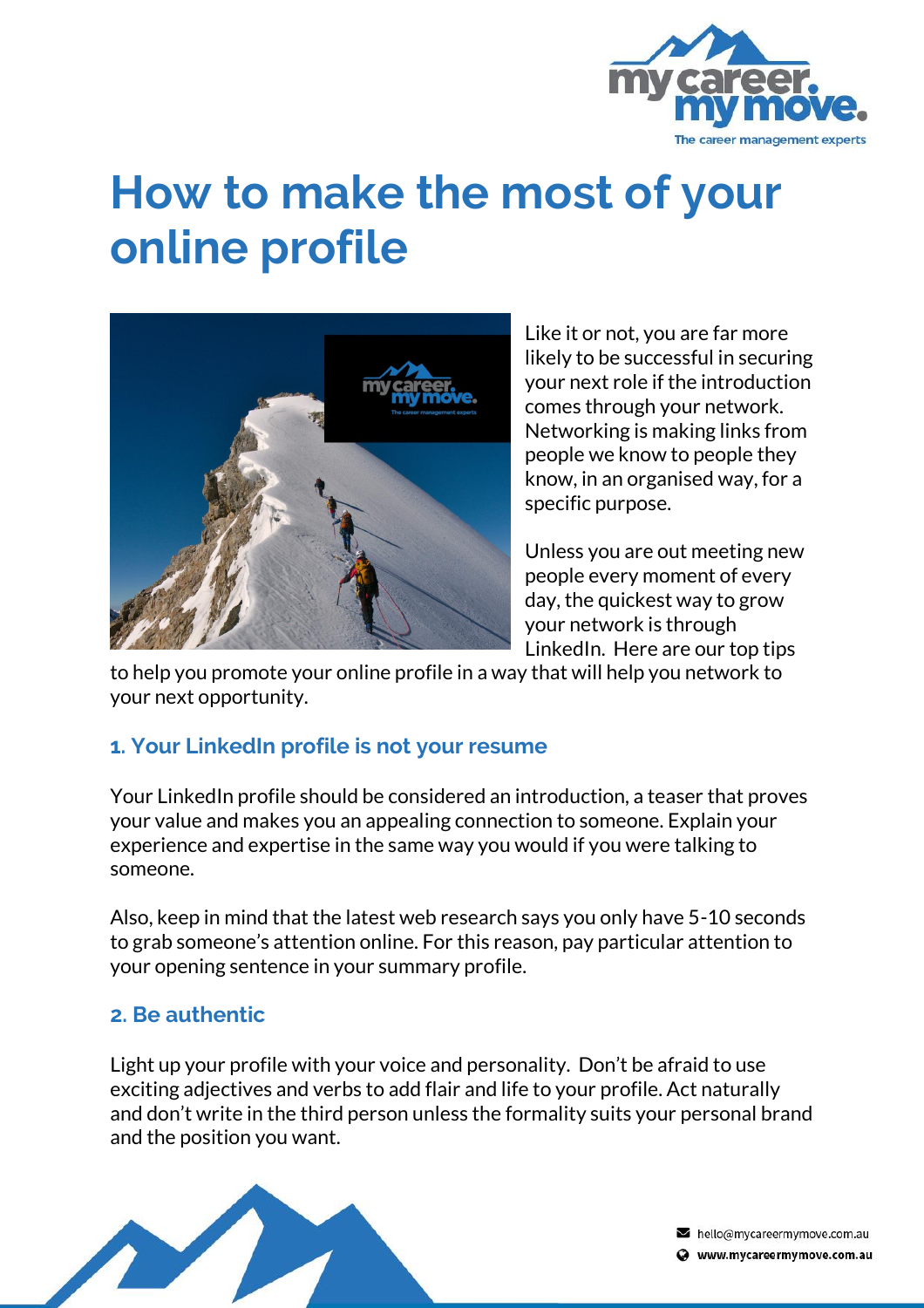

Also keep in mind that connections and potential employers will be reading your profile on a screen or tablet so write short, sharp sentences in active voice.

## **3. Write a personal tagline**

That line of text under your name is the first thing that a person will see in your profile, and it follows your name in search lists. It's your personal brand positioning statement. For this reason don't put "currently looking for xyz position", or "seeking new opportunities" create a more attention-grabbing phrase that will encourage people to click through and find out more about you.

#### **4. Make your skills known!**

Think of the industry knowledge field as your keyword section; it's how people will know what your areas of speciality are. They are also the words that will help your profile show up in searches when connections, recruiters or potential employers search for someone with your expertise.

#### **5. Zone in on your experience**

In your experience section briefly give readers an overview of what the company does and what you did/do for them. You want highlights here so think about your key achievements, results and value you provided.

#### **6. Get recommended**

You saying you are great at something is one thing, but having others endorse you for them brings a whole different level of credibility. Ask your clients, colleagues and employers (past and present) who can speak about your skills, experience and performance.

You want these endorsements to be meaningful so you may even like them to focus in on one particular skill, trait, value or achievement to bring diversity to your endorsements.

#### **7. Build your connections**

The connections you keep reflect the quality of your personal brand, level of experience and even values. Shared mutual connections can build trust and rapport



hello@mycareermymove.com.au Www.mycareermymove.com.au